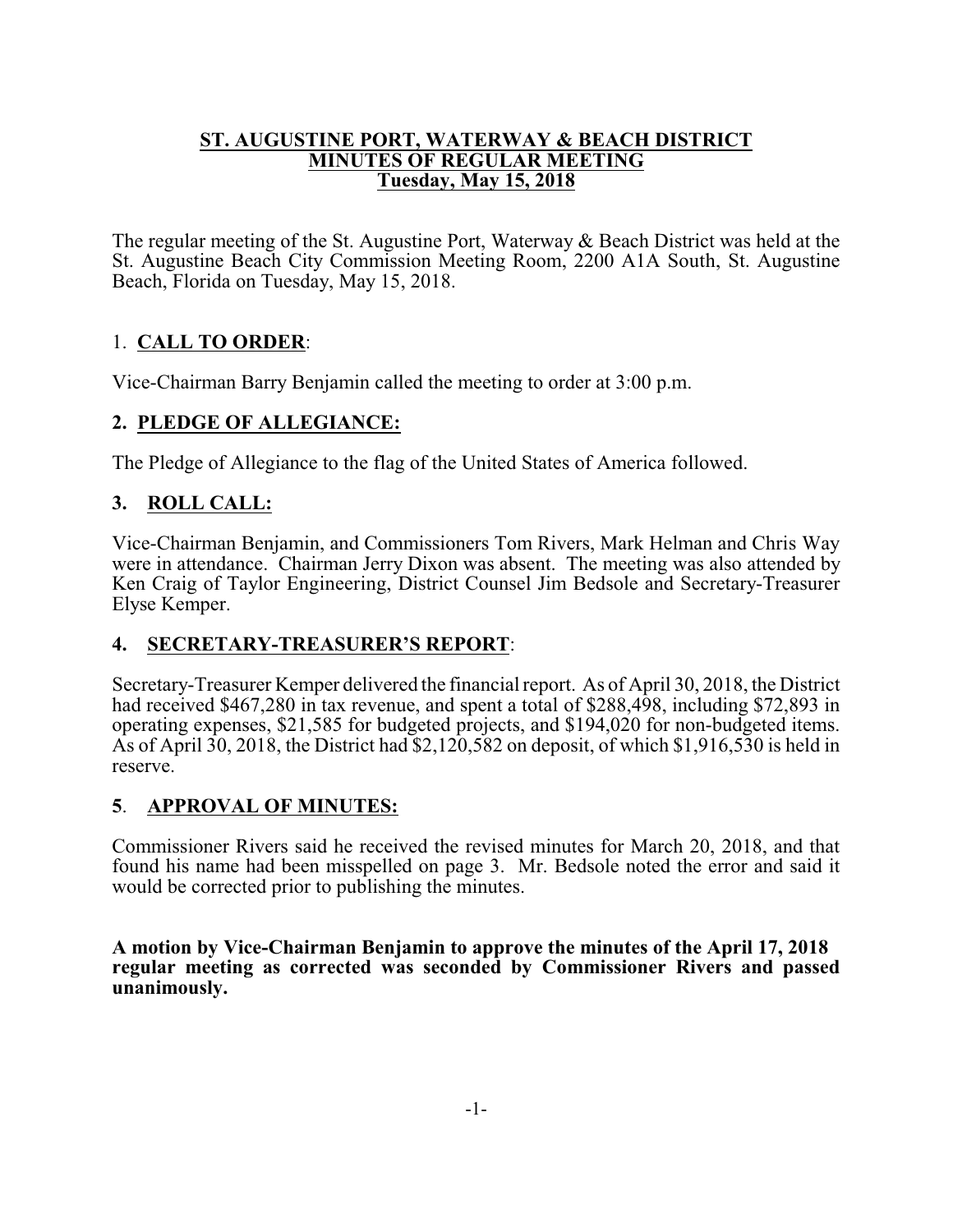### **6. ENGINEERING REPORT:**

Ken Craig delivered the engineering report on behalf of Taylor Engineering. Mr. Craig said the contractor on the Summer Haven River project is continuing to work and is coordinating with Taylor to completion the project when the new legislative grant becomes available later this year. He said the letter sent by Chairman Dixon to county administrator Michael Wanchick clarifying the basis of the FEMA claim made through the county for funds spent by the District out of the Summer Haven River project fund to close the Hurricane Matthew breach on Old A1A has received no response from the county.

### **7. OLD BUSINESS: NONE**

### **8. NEW BUSINESS:**

### **A. Discussion regarding updating the website.**

Secretary-Treasurer Kemper shared with board members a letter from the District's current website builder. Ms. Kemper said the website has not been updated in several years and needs a complete replacement. She explained the current provider's offer and price to perform this service. Board members unanimously agreed that she should obtain at least two more quotes for presentation at the next meeting.

### **9. GOVERNMENT REPRESENTATIVE COMMENTS:**

Jim Piggott, Director of General Services, City of St. Augustine, said the city has successfully disposed of several derelict boats and will be presenting a claim to the District for the cost. Repairs to the pier at the Lighthouse Park are ahead of schedule and that repairs to the City Marina should be complete by August 2018. The connectivity project at the bayfront adjacent to the marina will also be commencing very soon. He added that the city's annual grant application for dredging, for which the District supplies matching funds of approximately two hundred thousand dollars per year, will soon be presented to FIND. If approved, the grant from FIND and matching funds from the District will allow dredging to take place in December and January.

In response to questions from Vice-Chairman Benjamin and Commissioner Helman, Mr. Piggott said a 72-foot Hatteras hull is fully aground south of the 312 Bridge and plans are under way to remove and dispose of it. He said the Bridge of Lions will undergo routine maintenance and painting in the next month. This work will require closing one lane of the two-lane bridge and will undoubtedly snarl traffic. He apologized for the inconvenience but said the city has no input or control over the bridge which is controlled by the Florida Department of Transportation.

# **10. PUBLIC COMMENT: NONE**